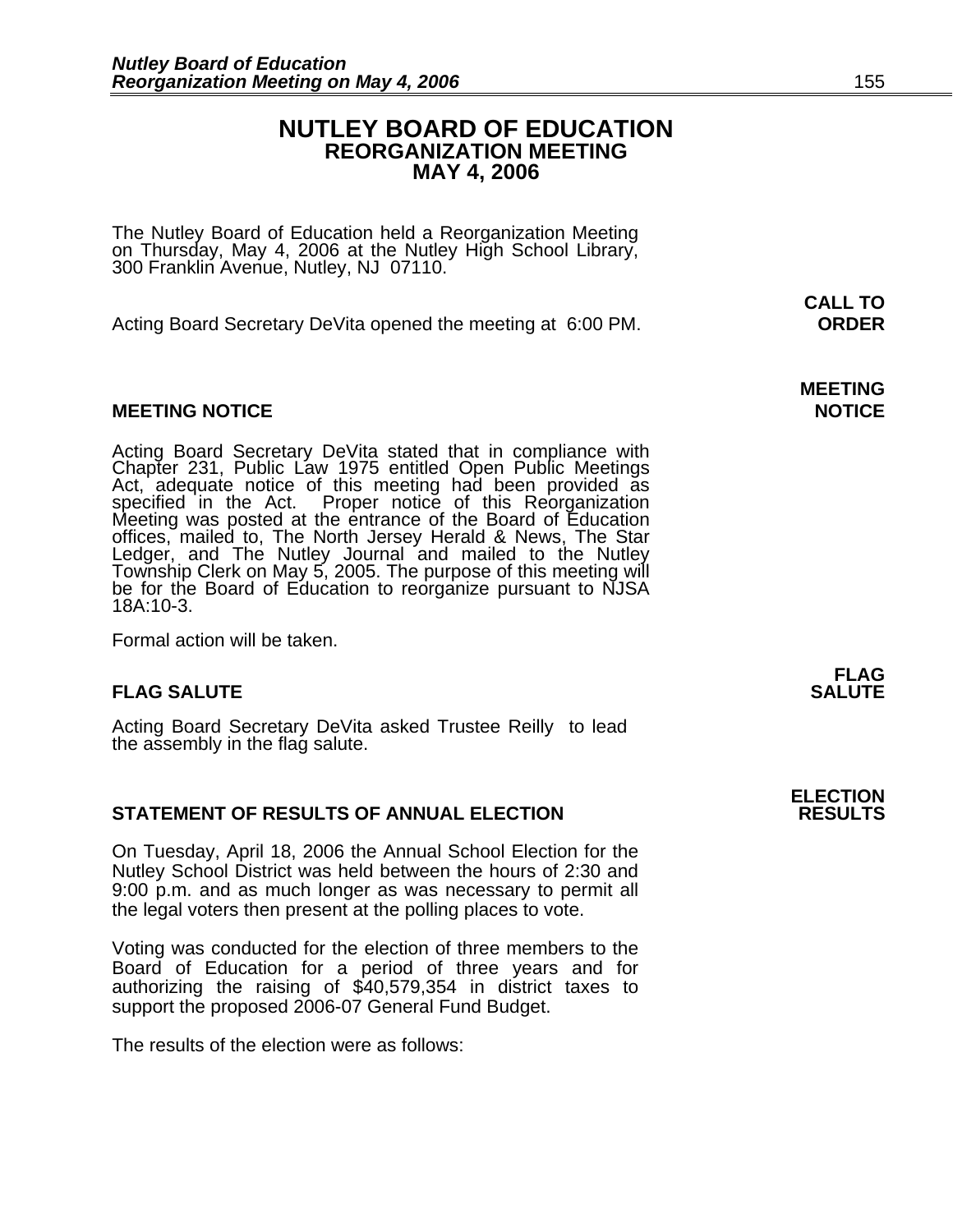#### Candidates for 3-year terms

| Maria Alamo              | 1,421 |
|--------------------------|-------|
| <b>Patricia Williams</b> | 1,376 |
| James Viola              | 1,337 |

The candidates elected were: Maria Alamo, Patricia Williams and James Viola for three-year terms.

The votes for the raising of \$40,579,354 for the General Fund Tax Levy were as follows:

| Yes. | 962 votes   |
|------|-------------|
| Nο   | 1,232 votes |

The General Fund Tax Levy was defeated.

#### **ADMINISTRATION OF OATH TO NEW BOARD MEMBERS**

Acting Board Secretary DeVita administered the oath of Office to Maria Alamo, James Viola and Patricia Williams.

#### **ROLL CALL CALL**

- 
- Present: Mrs. Maria Alamo Mr. Philip T. Casale Mr. Gerard Del Tufo Mr. Vincent Moscaritola Mr. Sal Olivo Dr. Gerard M. Parisi Mr. Kenneth J. Reilly Mr. James Viola Ms. Patricia Williams
- Also Present: Mr. Joseph Zarra, Superintendent of Schools Mr. Michael DeVita, Acting Board Secretary

#### **ELECTION OF OFFICERS OF OFFICERS**

Acting Board Secretary DeVita announced that he would now accept nominations for President of the Board of Education.

Trustee Casale nominated Trustee Olivo for President of the Nutley Board of Education. There being no further nominations, Mr. DeVita declared that the nominations are closed. Acting Board Secretary DeVita explained that when

**ELECTION** 

**ROLL** 

**OATH FOR**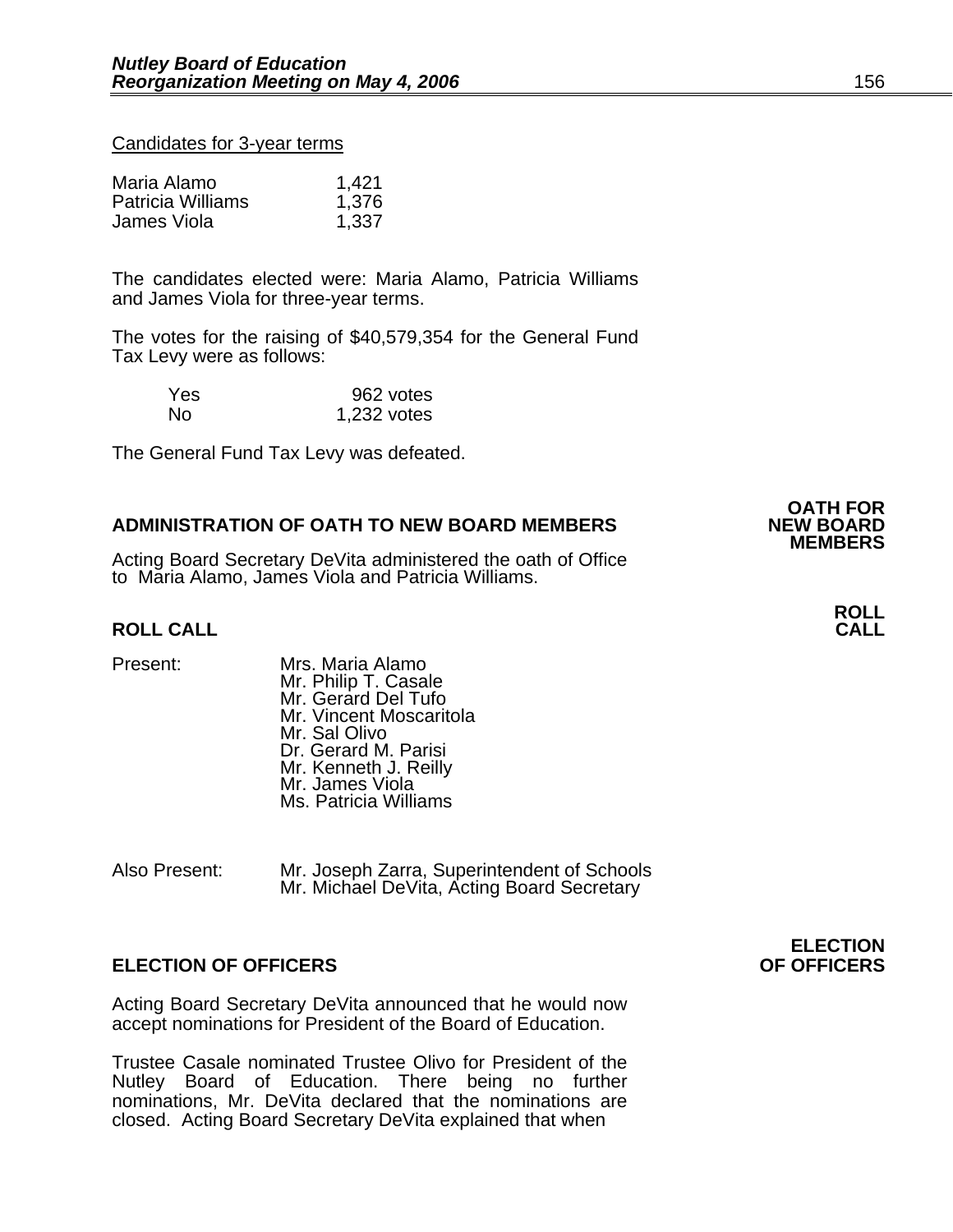there is only one nominee, it is customary to cast one unanimous ballot unless there was an objection by a member of the Board.

There being no objections, one unanimous vote was cast by the Board for Trustee Olivo as President.

Acting Board Secretary DeVita announced that he would now accept nominations for Vice President of the Board of Education.

Trustee Alamo nominated Trustee Del Tufo for Vice President. There being no further nominations, Mr. DeVita declared that the nominations are closed.

There being no objections, one unanimous vote was cast by the Board for Trustee Del Tufo as Vice President.

President Olivo assumed the chair.

#### **RECESS MEETING RECESS**

At 6:15 PM upon the suggestion of Mr. Zarra, Trustee Casale moved, Trustee Moscaritola seconded, and the Board unanimously approved by voice vote a motion to recess.

#### **RECONVENE MEETING RECONVENE**

At 6:25 PM Trustee Del Tufo moved, Trustee Parisi seconded, and the Board unanimously approved by voice vote a motion to reconvene the open public meeting.

#### HEARING OF CITIZENS (Agenda Items Only) **HEARING OF SALL ASSESS**

Hearing no comments, President Olivo closed this portion of the meeting.

#### **REORGANIZATION MEETING RESOLUTIONS**

Trustee Casale moved, and Trustee Parisi seconded, a motion that the Board approves the Reorganization Meeting Resolutions numbers 1 through 17 as listed below.

The Reorganization Meeting Resolutions 1 through 17 were unanimously approved by roll call.

**ORGANIZATION RESOLUTIONS** 

**CITIZENS**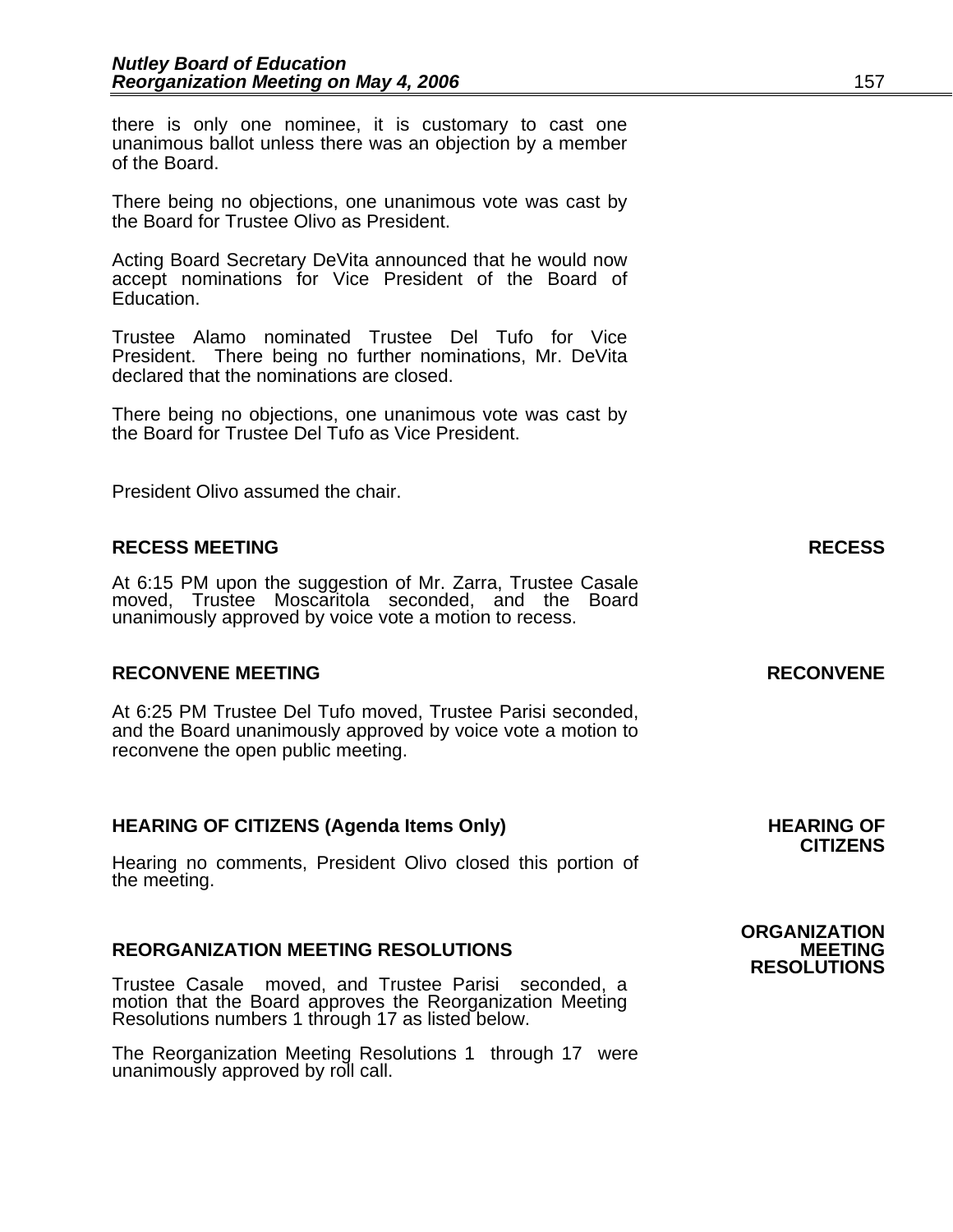#### **1. ADOPTION OF SCHEDULE OF MEETINGS**

BE IT RESOLVED that the regular monthly meetings of the Board of Education of the Township of Nutley be held on the fourth Monday of each month, except as noted otherwise, and

BE IT FURTHER RESOLVED that, in accordance with the requirements of the Open Public Meetings Act of 1975, the annual Schedule of Meetings be adopted as appended to these meeting minutes (Schedule A).

#### 2. DESIGNATION OF OFFICIAL NEWSPAPERS

BE IT RESOLVED that the Board of Education designates The Nutley<br>Sun and the North Jersey Herald and News as the official newspapers<br>for meeting notices and hereby directs the Board Secretary to also send<br>meeting notices t

### **3. CURRICULUM APPROVAL**

BE IT RESOLVED that the curriculum as described in the district selected course guides, courses of study, curriculum guides and program material, listed on the attached Schedule B, be adopted for use<br>in Grades K-12 of the Public Schools of Nutley for the 2006-07 school in Grades K-12 of the Public Schools of Nutley for the 2006-07 school year.

### 4. APPOINTMENT OF AUDITOR - 2006-07 School Year

WHEREAS, there exists a need for an annual audit of school accounts, and

WHEREAS, the firm of Lerch, Vinci and Higgins of Fairlawn, NJ is licensed as Public School Accountants and is fully capable of providing this service, and

WHEREAS, Lerch, Vinci and Higgins satisfactorily conducted the school audit in 2005, and will be performing the school audit for the 2005-06 school year, and

WHEREAS, the Public School Contracts Law (N.J.S.A. 18A:18A-5) provides for the award of contracts for this type of professional service without competitive bidding, and

WHEREAS, funds are available for this purpose,

NOW, THEREFORE, BE IT RESOLVED by the Board of Education of the Township of Nutley as follows:

1. The firm of Lerch Vinci and Higgins of Fairlawn, NJ is hereby appointed auditors for the accounts of the Board of Education for the 2006-07 school year at a fee of \$25,200.

### **ADOPT<br>SCHEDULE OF MEETINGS A**

## **DESIGNATE**

## **CURRICULUM**

## **APPOINTMENT**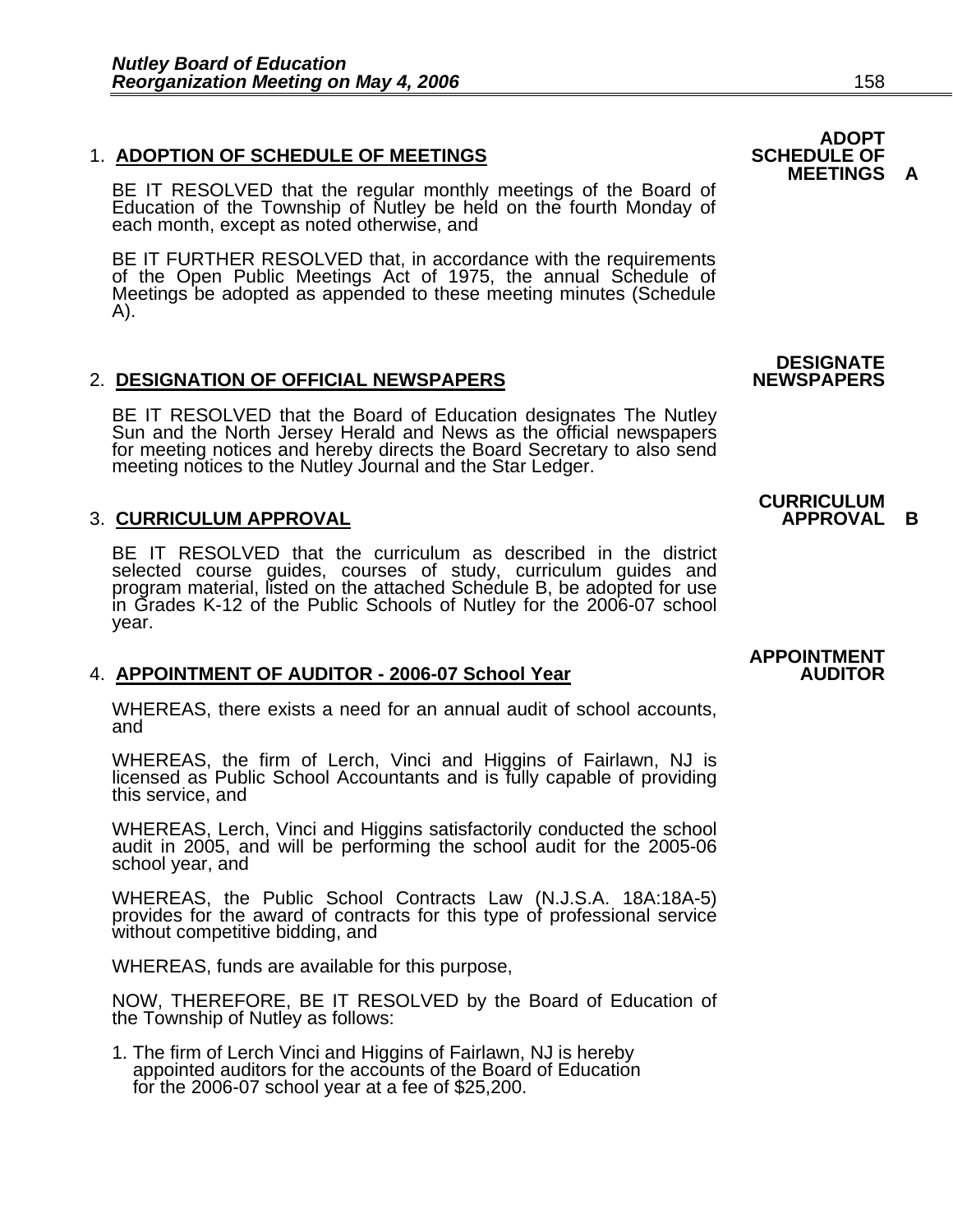2. This contract is awarded without competitive bidding as a pro- fessional service under the provisions of the Public School Contracts law.

## 5. **APPOINTMENT OF BOARD ATTORNEY - 2006-07 School BOARD Year ATTORNEY**

WHEREAS, there exists from time to time a need for legal services for the Board of Education, and

WHEREAS, funds are available for this purpose, and

WHEREAS, the Public School Contracts Law (NJSA 18A:18A-5) provides for the award of contracts for this type of professional service without competitive bidding, and

WHEREAS, the firm of Gaccione, Pomaco & Malanga of Belleville, NJ is well qualified and capable of providing these services,

NOW, THEREFORE, BE IT RESOLVED by the Board of Education of the Township of Nutley that the firm of Gaccione, Pomaco & Malanga of Belleville, NJ is hereby appointed Board attorney for the 2006-07 school year at an hourly r

### BROKER OF<br>BROKER OF BROKER OF RECORD - 2006-07 School Year **RECORD**

BE IT RESOLVED that the Board of Education approves Mr. Joseph Maurillo of IMAC Insurance Management & Consulting, as broker of record for the health, dental and prescription insurance for the 2006-07 school year.

#### 7. **APPOINTMENT OF ENGINEER ENGINEER**

WHEREAS, there exists a need for professional engineering services in connection with the district's energy management program, and

WHEREAS, the firm of Energy for America, Inc., Springfield, NJ is qualified and capable of performing these services, and

WHEREAS, Energy for America, Inc. has submitted a proposal acceptable to the Board of Education for these services, and

WHEREAS, N.J.S.A. 18A:18A-5 provides for the award of contracts for this type of professional service without competitive bidding,

**APPOINT** 

## **APPOINT**

**APPOINT**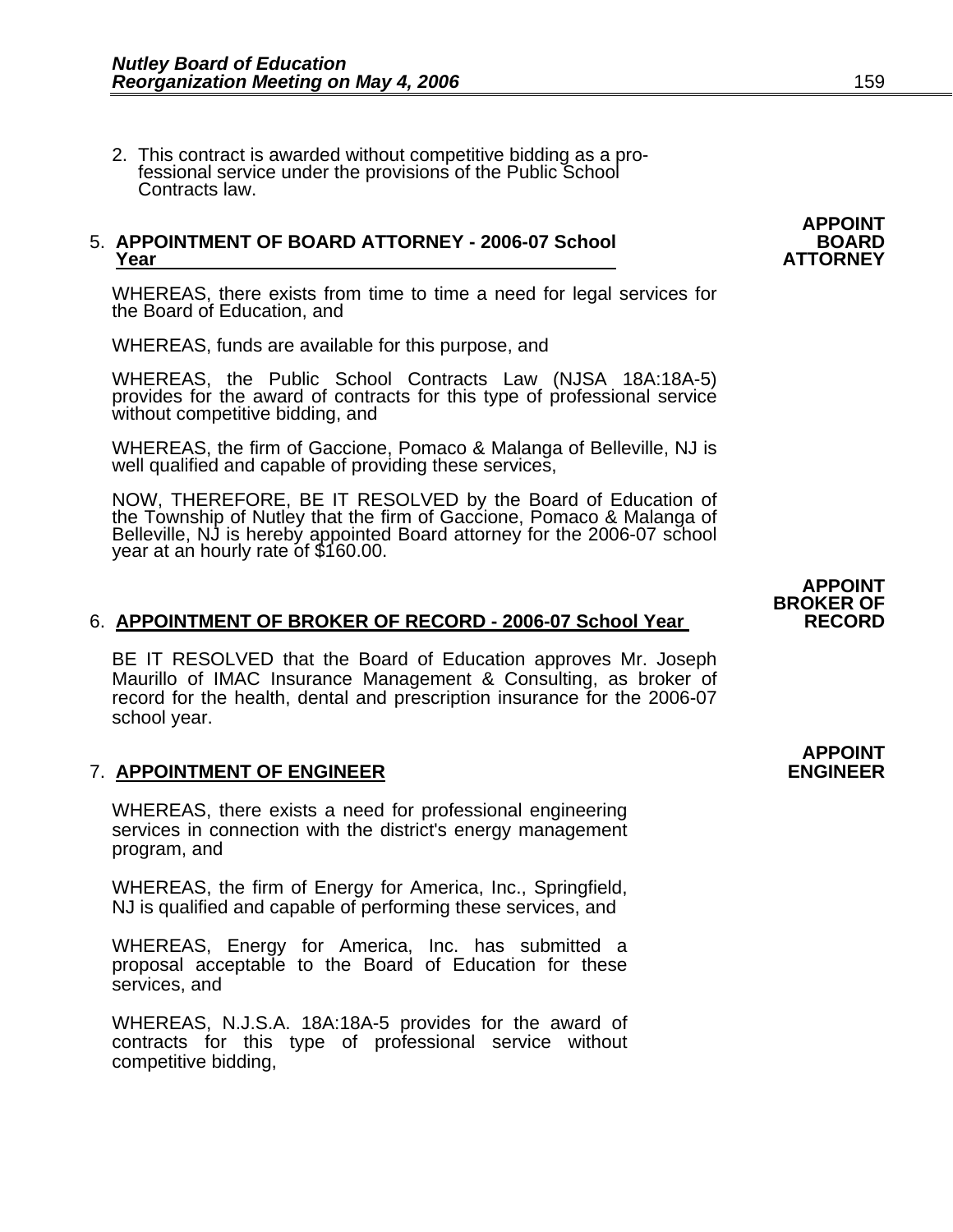NOW, THEREFORE, BE IT RESOLVED by the Board of Education of the Township of Nutley that the firm of Energy for America, Inc., Springfield, NJ is hereby appointed as the engineering firm for the Nutley Board of Education for energy management services for the 2006-07 school year at a monthly cost of \$4,405.00.

#### 8. **DEPOSITORY OF HIGH SCHOOL ACCOUNT - Interchange OF HS Bank** ACCOUNT

BE IT RESOLVED that Interchange Bank be designated as the official depository for the Nutley High School Account for the 2006-07 school year, and

 BE IT FURTHER RESOLVED that the following individuals be authorized to sign checks drawn on this account:

Gregory Catrambone or Joseph Affinito

and

Jacqueline Camelia

#### 9. **DEPOSITORY OF SCHOOL FUNDS – Student Savings OF Commerce Bank Commerce Bank**

BE IT RESOLVED that Commerce Bank be designated as the official depository for the 2006-07 school year for individual student savings accounts to which deposits are made through the elementary schools.

### 10. **DEPOSITORY OF SCHOOL FUNDS – Commerce Bank OF GEE CONSTRUMERY OF SCHOOL FUNDS**

BE IT RESOLVED that Commerce Bank be designated as the official depository for the following accounts of the Nutley Board of Education for the 2006-07 school year, and

BE IT FURTHER RESOLVED that the following officers of the various accounts be authorized to sign checks drawn on the accounts effective May 4, 2006:

Board of Education General Account, Referendum Account and Capital Reserve Account

#### **Primary Signatory Community Alternate Signatory**

Sal Olivo, President or Gerard Del Tufo, Vice President

Michael DeVita, Acting Secretary or Jean Unglaub, Manager of Accounts

and

David Wilson, Treasurer of School Moneys

**DEPOSITORY** 

# **DEPOSITORY**

**DEPOSITORY**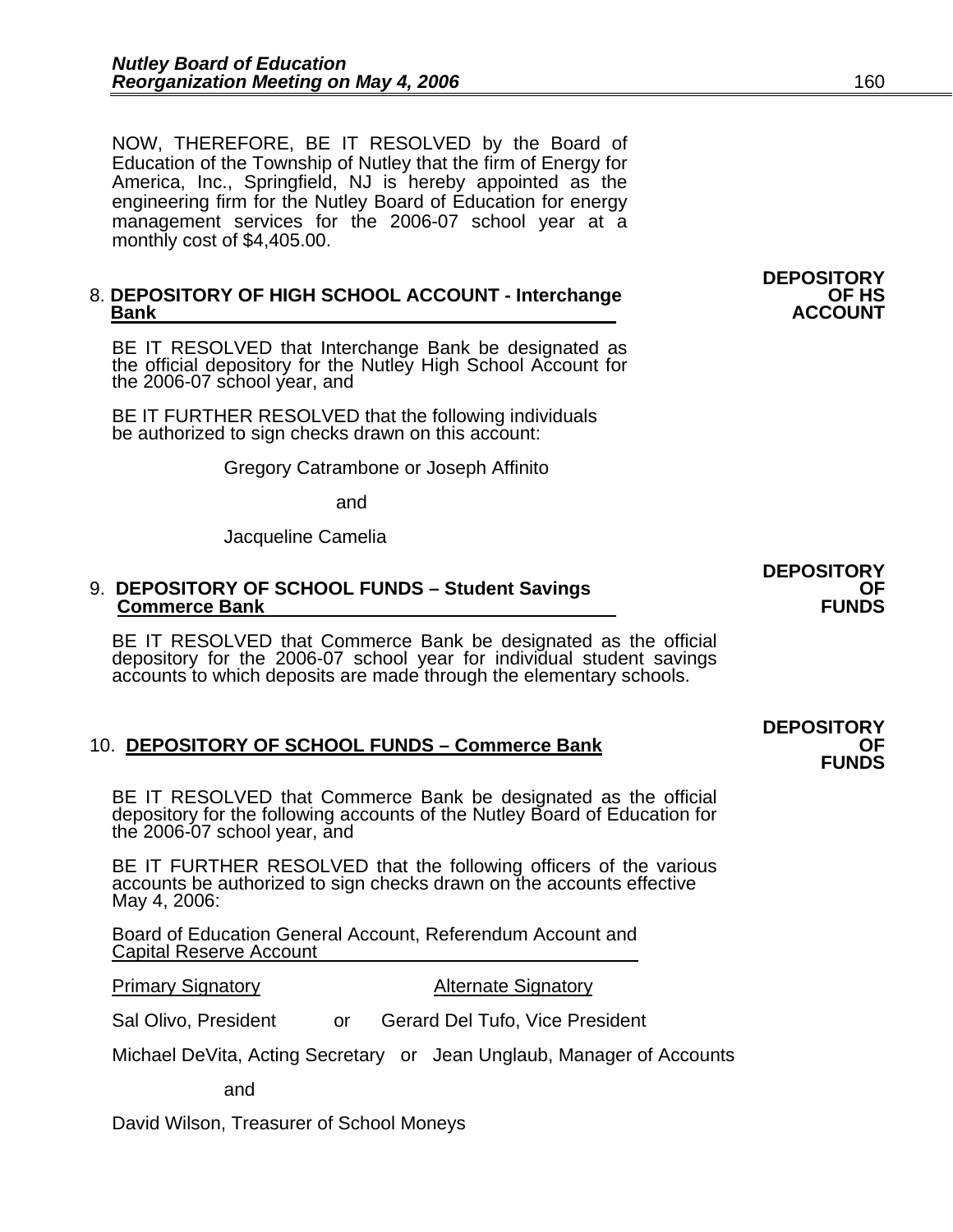**Board of Education Cafeteria Account** 

|                                                                                                          | Board of Education Salary Account                                     |  |
|----------------------------------------------------------------------------------------------------------|-----------------------------------------------------------------------|--|
|                                                                                                          | Michael DeVita, Acting Secretary or Jean Unglaub, Manager of Accounts |  |
|                                                                                                          | and                                                                   |  |
|                                                                                                          | David Wilson, Treasurer of School Moneys                              |  |
| <b>Extended Day Account</b><br>Michael DeVita, Acting Secretary and Jean Unglaub,<br>Manager of Accounts |                                                                       |  |
|                                                                                                          |                                                                       |  |
|                                                                                                          | <b>Extended Day Care Funds</b>                                        |  |
|                                                                                                          | Maria Cervasio, Extended Day Care Director or Rosemary Griesbach      |  |
|                                                                                                          |                                                                       |  |

Michael DeVita, Acting Secretary and Jean Unglaub, Manager of Accounts

and

Michael DeVita, Acting Secretary

Board of Education, N.J. Unemployment Insurance Trust Fund Account

Michael DeVita and Jean Unglaub

#### Nutley High School Class of 1997

Michael DeVita or Jean Unglaub and Gregory Catrambone

School Accounts

Franklin School John Calicchio

 or or<br>Sherrie Tolve<br>and and the contract of the contract of the contract of the contract of the contract of the contract of the contract of the contract of the contract of the contract of the contract of the contract of the contract of the contra Catherine Felici

Lincoln School Cynthia A. Healy<br>and Donna Bolcato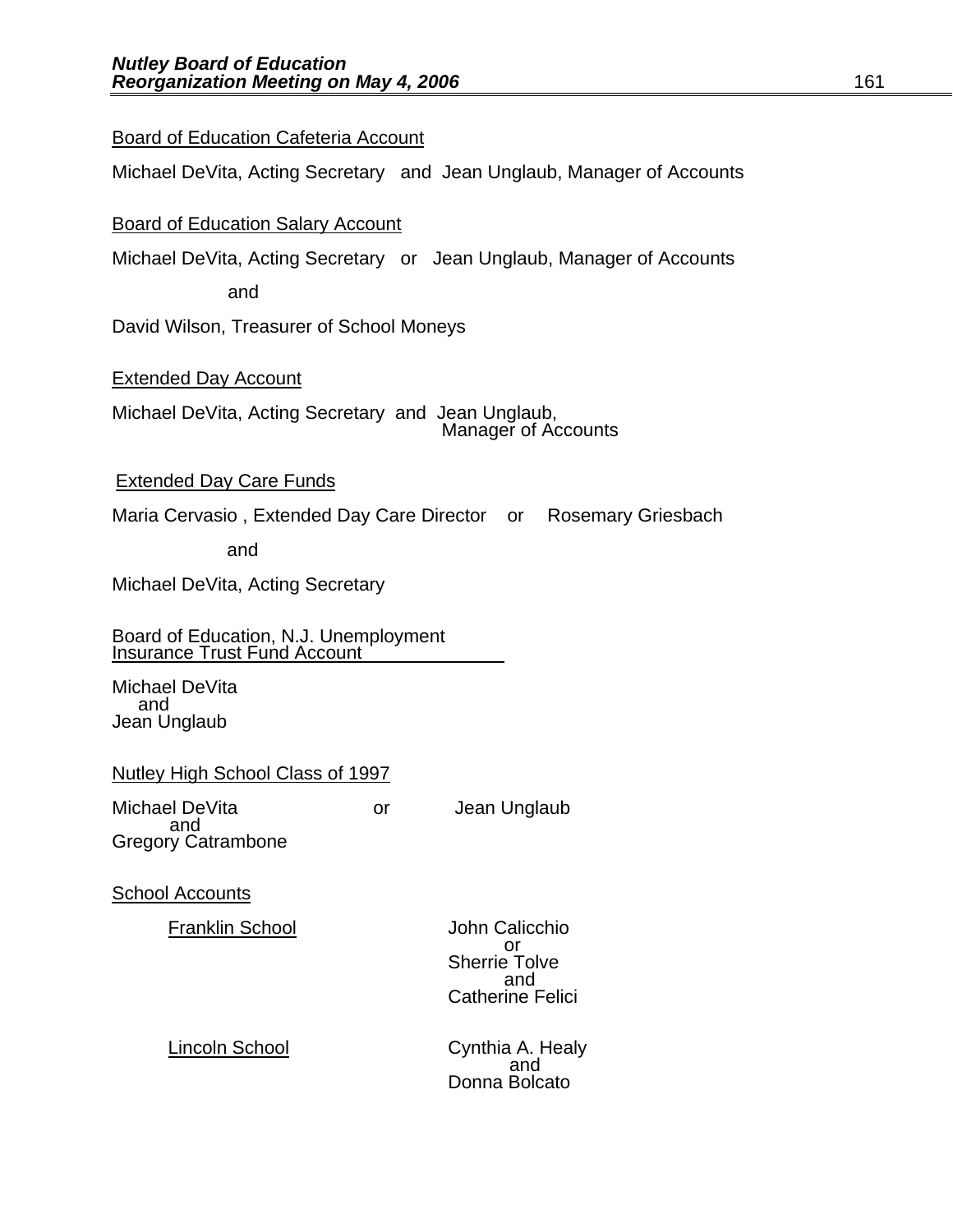| <b>Radcliffe School</b>     | Mariana Francioso<br>and<br><b>Beverly Cullari</b> |
|-----------------------------|----------------------------------------------------|
| <b>Spring Garden School</b> | <b>Rosemary Clerico</b><br>and<br>Sophie Caprio    |
| <b>Washington School</b>    | Douglas T. Jones<br>and<br>Geralynn Dwyer          |
| <b>Yantacaw School</b>      | MaryLou Dowse<br>and<br>Angela Gariano             |

BE IT FURTHER RESOLVED that effective June 19, 2006 Michael DeVita's name will be replaced by Robert A. Green, Jr.

BE IT FURTHER RESOLVED that the Commerce Bank be authorized to accept facsimile signatures of the check signing machine.

#### 11. **DEPOSITORIES OF SCHOOL FUNDS - Unemployment UNEMPLOYMENT Fund FUNDS**

BE IT RESOLVED that the Board of Education authorizes the Business Administrator/Board Secretary to invest idle funds of the Unemployment Fund at any of the following institutions: Boiling Springs Savings Bank; Commerce Bank; Interchange Bank; Hudson United Bank; Spencer Savings Bank; North Fork Bank; and Washington Mutual.

#### **12. INVESTMENT OF FUNDS**

BE IT RESOLVED that the Secretary/Business Administrator, with the approval of the Superintendent of Schools, be authorized to invest surplus funds of the Board of Education and funds which will be available for a determinate period of time in U.S. Government and Agency Securities, Business Savings Accounts of our designated depository, and Certificates of Deposit of our local banks, and in any other securities designated by l

### 13. **APPROVAL OF BOARD BYLAWS- Second Reading**

BE IT RESOLVED that the Board approves the revision to the following Bylaws at this second reading.

Bylaws 0155 – Board Committees Schedule C

**DEPOSITORY**  OF<br>UNEMPLOYMENT

## **INVESTMENT**

**APPROVAL BOARD BYLAWS 2nd READING C**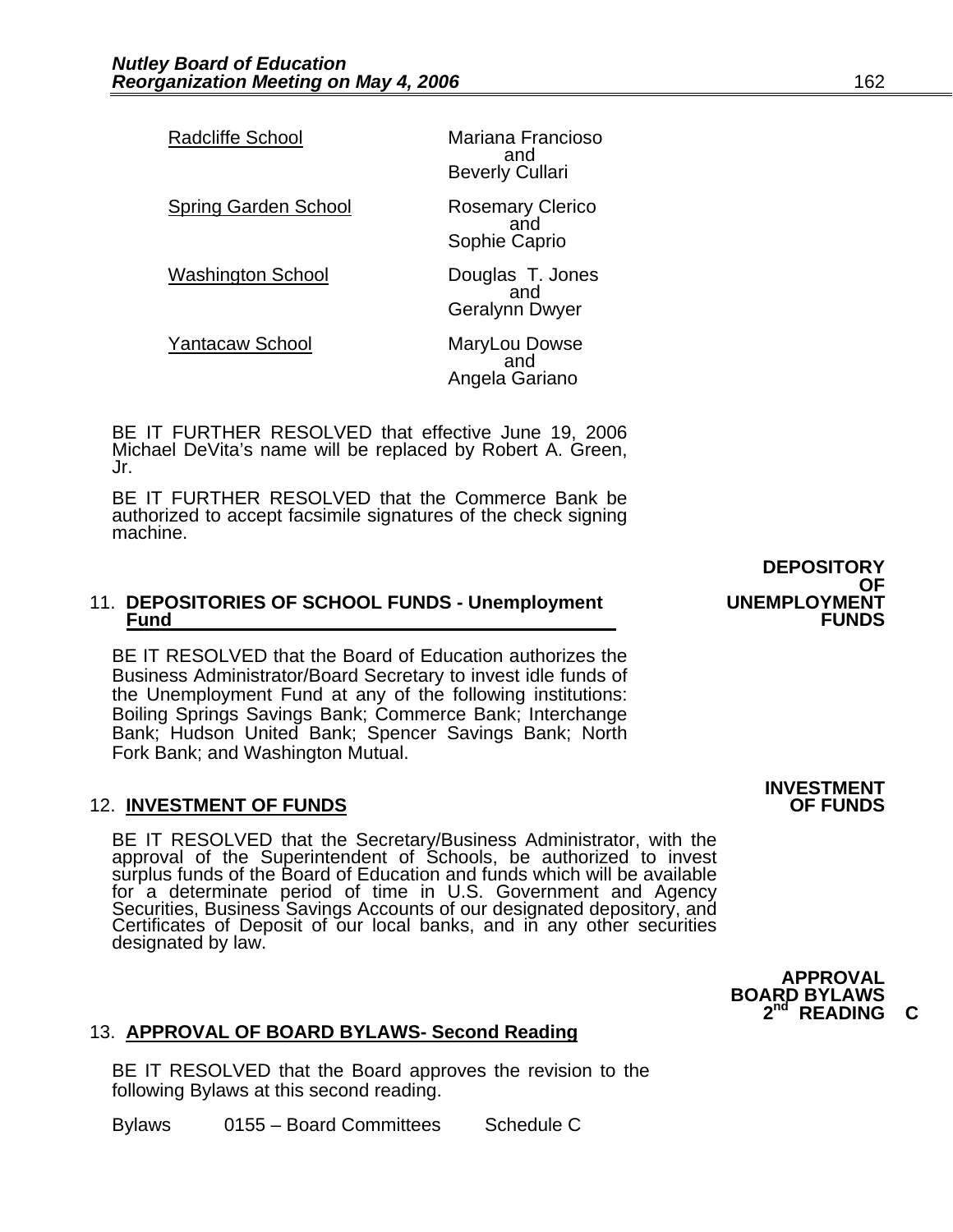#### 14. **APPROVAL OF ADOPTION OF POLICIES MANUAL**

BE IT RESOLVED that the Board of Education approves the adoption for the ensuing year all Bylaws and Policies, Rules and Regulations currently in force.

### 15. **LEASE OF BOARD PROPERTY ON OVERLOOK TERRACE BOARD**

**PROPERTY**<br>
BE IT RESOLVED that the Board of Education leases property owned by<br>
it, known as Lot Number 14, Block 212 on the tax maps of the<br>
Township of Nutley, to John Janiec and Mrs. Anne Janiec, his wife, for a term beginning May 1, 2006 and terminating April 30, 2007, at a term rental of One Dollar (\$1.00) in accordance with all requirements specified<br>in the lease.

BE IT FURTHER RESOLVED that the Board of Education hereby authorizes its officers to execute said lease.

### **16. LEASE OF BOARD PROPERTY ON ROMANO STREET**

**PROPERTY**<br>
BE IT RESOLVED that the Board of Education leases property owned by<br>
it, known as Lot Numbers 45 and 46, Block 18 on the tax maps of the<br>
Township of Nutley, to Nicholas Del Mauro, for a term beginning May 1, 2006 and terminating April 30, 2007, at a term rental of One Dollar (\$1.00) in accordance with all requirements specified in the lease.

BE IT FURTHER RESOLVED that the Board of Education hereby authorizes its officers to execute said lease.

### 17. <u>LEASE OF BOARD PROPERTY ON ROMANO STREET BOARD BOARD</u><br>PROPERTY

**EXAMPLE IT RESOLVED that the Board of Education leases property owned by**<br>it, known as Lot Numbers 78 and 79, Block 18 on the tax maps of the<br>Township of Nutley, to Angelo Rotonda, for a term beginning May 1,<br>2006 and ter (\$1.00) in accordance with all requirements specified in the lease.

BE IT FURTHER RESOLVED that the Board of Education hereby authorizes its officers to execute said lease.

#### **MOTION TO ADJOURN TO EXECUTIVE SESSION EXECUTIVE SESSION**

At 6:35 PM Trustee Reilly moved and Trustee Viola seconded the following resolution:

WHEREAS, the Board of Education will be discussing matters exempt from public discussion pursuant to N.J.S.A. 10:4-12,

NOW, THEREFORE, BE IT RESOLVED that the Board of Education adjourn to closed executive session at this time to discuss the budget, and

 **APPROVE POLICY** 

**LEASE OF** 

**LEASE OF**

**LEASE OF**

### **ADJORN TO<br>EXECUTIVE SESSION**